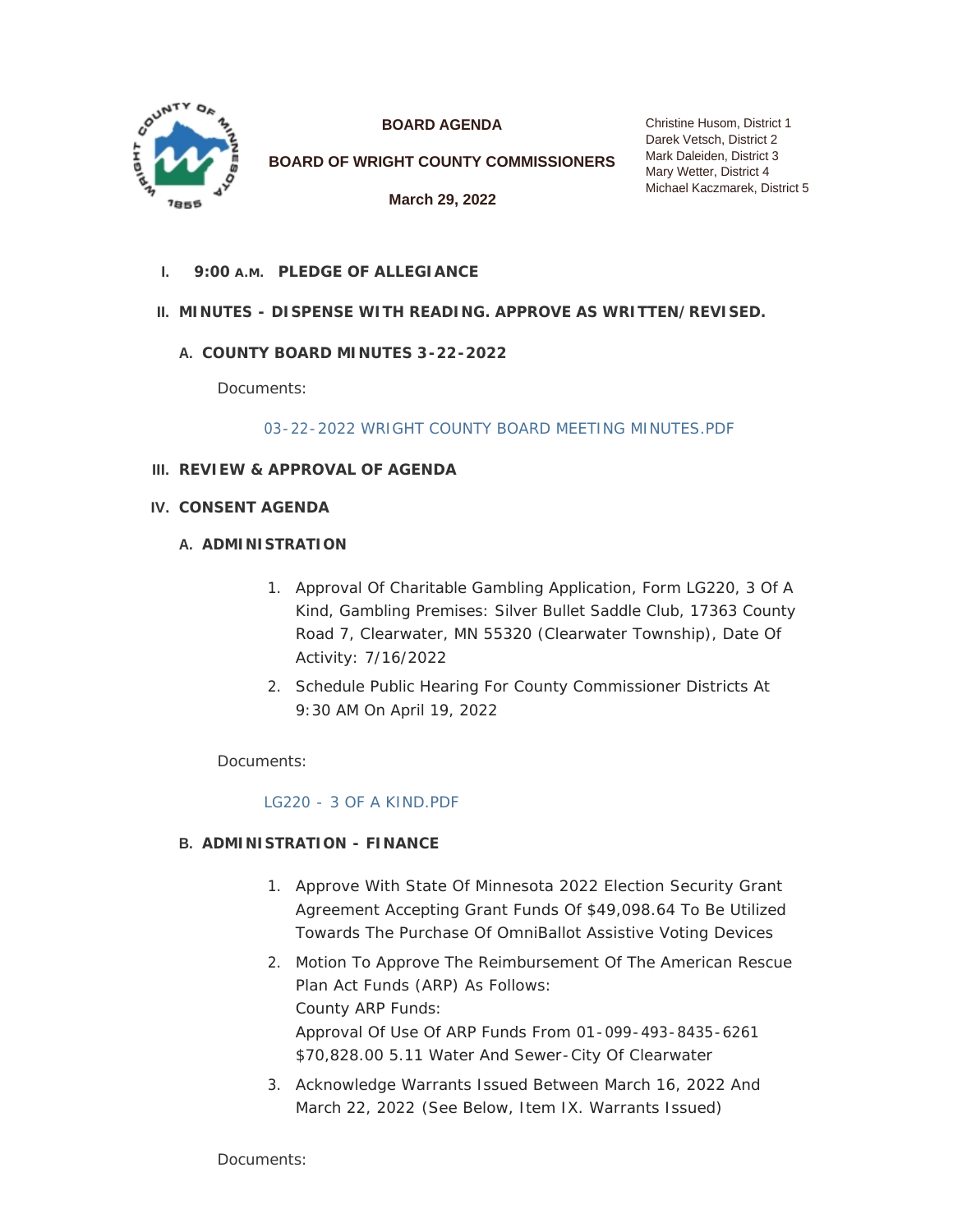## **ADMINISTRATION - HUMAN RESOURCES C.**

- 1. Request Approval Of A Memorandum Of Agreement (MOA) Between MNPEA And Wright County To Allow The Sheriff The Ability To Formalize The Creation Of A Field Training Officer (FTO) Assignment In The Wright County Sheriffs Office For Civilian Corrections Officers
- 2. Request Approval Of A Memorandum Of Agreement (MOA) Between MNPEA And Wright County To Allow The Sheriff The Ability To Formalize The Creation Of A Field Training Officer (FTO) Assignment In The Wright County Sheriffs Office For Civilian Communications Officers

### Documents:

[MOA-MNPEA FIELD TRAINING OFFICER ASSIGNMENT FOR CIVILIAN](https://www.co.wright.mn.us/AgendaCenter/ViewFile/Item/10489?fileID=22840)  CORRECTIONS OFFICER POSITON-MARCH 2022 BOARD REPORT.PDF [MOA-MNPEA CIVILIAN CORRECTIONS OFFICER-FIELD TRAINING](https://www.co.wright.mn.us/AgendaCenter/ViewFile/Item/10489?fileID=22841)  OFFICER.PDF [MOA-MNPEA FIELD TRAINING OFFICER ASSIGNMENT FOR CIVILIAN](https://www.co.wright.mn.us/AgendaCenter/ViewFile/Item/10489?fileID=22842)  COMMUNICATIONS OFFICER POSITON-MARCH 2022 BOARD REPORT.PDF [MOA-MNPEA CIVILIAN COMMUNICATIONS OFFICER-FIELD TRAINING](https://www.co.wright.mn.us/AgendaCenter/ViewFile/Item/10489?fileID=22843)  OFFICER.PDF

#### **ATTORNEY D.**

1. Consent For Expenditures On Forfeiture Funds

Documents:

#### [AGENDA - MARCH 29, 2022.PDF](https://www.co.wright.mn.us/AgendaCenter/ViewFile/Item/10494?fileID=22846)

#### **HEALTH & HUMAN SERVICES E.**

1. Approve Lease Agreement Between Wright County And AmeriCorps To Lease An Office To Americorps With HHS

Documents:

[2022-03-29 RFBA HHS AMERICORS OFFICE LEASE AGREEMENT.PDF](https://www.co.wright.mn.us/AgendaCenter/ViewFile/Item/10500?fileID=22855) [AMERICORP LEASE AGREEMENT - 2022.PDF](https://www.co.wright.mn.us/AgendaCenter/ViewFile/Item/10500?fileID=22860)

#### **TIMED AGENDA ITEMS V.**

**VIRGIL HAWKINS, HIGHWAY DEPARTMENT A. 9:02 A.M.**